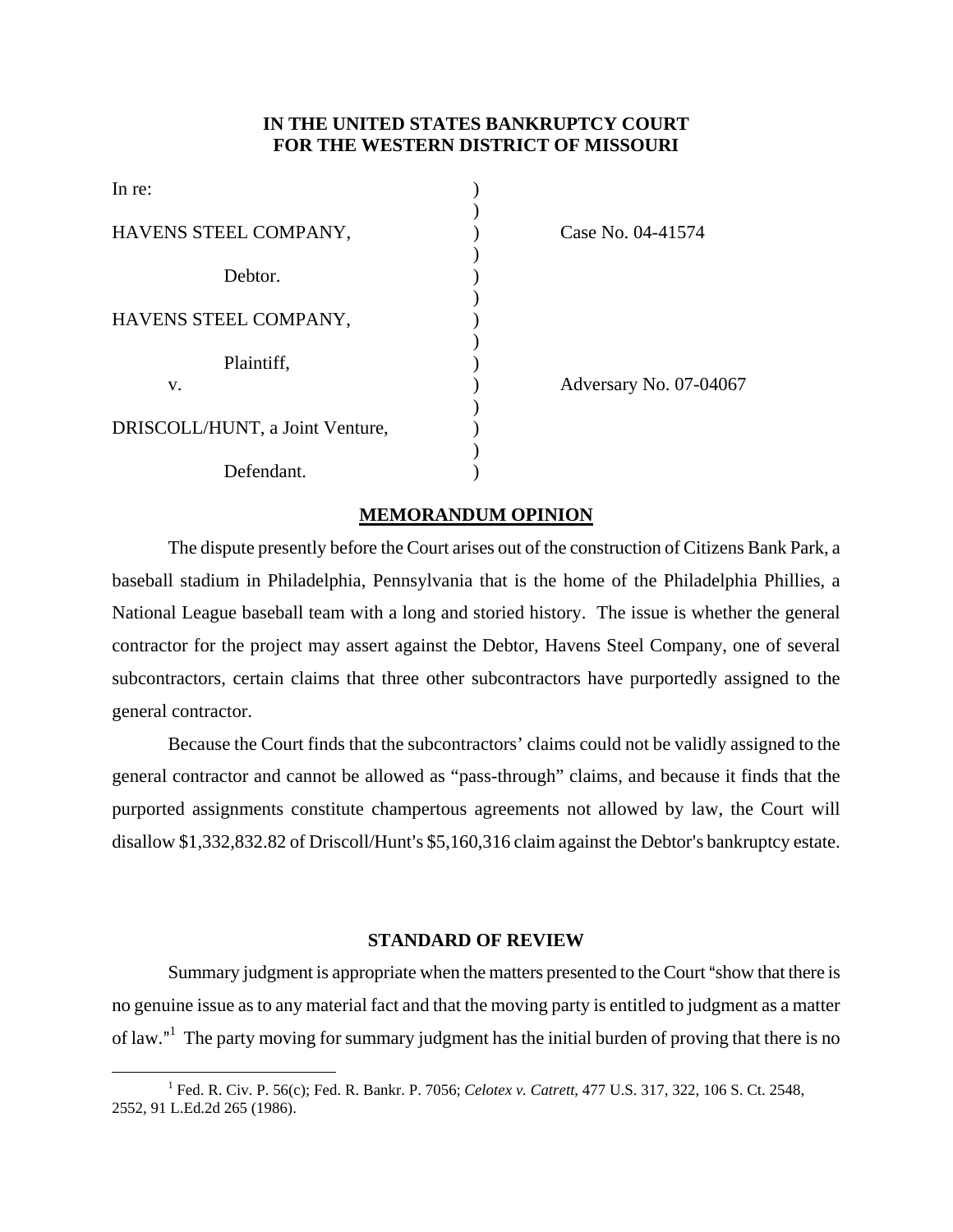genuine issue as to any material fact.<sup>2</sup> Once the moving party has met this initial burden of proof, the non-moving party must set forth specific facts sufficient to raise a genuine issue for trial and may not rest on its pleadings or on mere assertions of disputed facts to defeat the motion.<sup>3</sup>

## **FACTUAL BACKGROUND**

The Court adopts the substance of the Debtor's statement of facts, which was uncontradicted by Driscoll/Hunt.

- 1. Driscoll/Hunt was the Construction Manager on the Phillies Stadium Project ("Project").
- 2. Driscoll/Hunt contracted with the Debtor for the erection of steel structures on the Project.
- 3. Driscoll/Hunt alleges the Debtor caused delays and other problems with the Project, which resulted in claims by other subcontractors against Driscoll/Hunt.
- 4. Driscoll/Hunt settled several of those claims by taking assignments of the subcontractor claims.
- 5. The Debtor's proportionate share of damages for the assigned claims ("Assigned Claims") was \$1,332,832.82 based on information provided by the assignors/subcontractors.
- 6. Driscoll/Hunt filed a proof of claim against the Debtor in the amount of \$5,160,316,<sup>4</sup> which includes the \$1,332,832.82 in Assigned Claims.
- 7. The Assigned Claims arise from assignments accomplished through settlement agreements between Driscoll/Hunt and each of the three subcontractors, Fishbach & Moore, Electric, Inc. ("Fishbach & Moore"), Petrocelli Electric of New Jersey, Inc. ("Petrocelli"), and Mark/Lapore Contractors, A Joint Venture ("Mark/Lapore") (collectively, "Subcontractors").

 <sup>2</sup> *Adickes v. S. H. Kress & Co.*, 398 U.S. 144, 161, 90 S. Ct. 1598, 1611, 26 L. Ed. 2d 142 (1970).

<sup>&</sup>lt;sup>3</sup> Matsushita Electric Industrial Co., Ltd., v. Zenith Radio Corp., 475 U.S. 574, 586-87, 106 S. Ct. 1348, 1356, 89 L. Ed. 2d 538 (1986) (stating that the party opposing the motion "must do more than simply show that there is some metaphysical doubt as to the material facts").

<sup>&</sup>lt;sup>4</sup> Driscoll/Hunt claims that this claim may be set off against the contract balance due to the Debtor (asserted by Driscoll/Hunt to be in the amount of  $$1,740,492$ ) for the Debtor's work on the Project.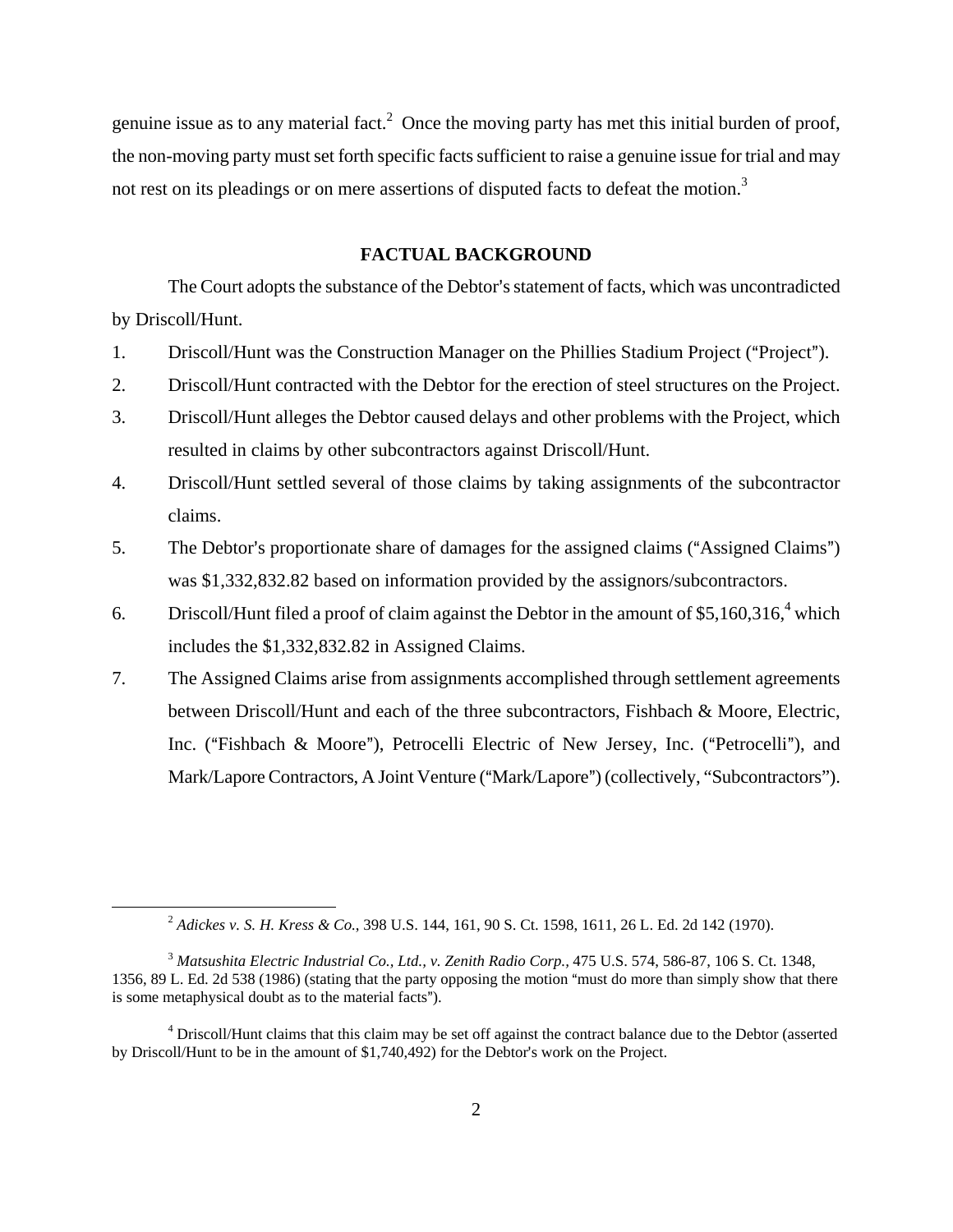- 8. Relevant provisions of the agreement between Fishbach & Moore and Driscoll/Hunt include:
	- a. Paragraph 5: "Subcontractor (F&M) does hereby assign and convey to Driscoll/Hunt any and all claims it has with respect to the Project."
	- b. Paragraph  $5(a)$ : "Driscoll/Hunt shall pursue the claims being assigned to it by Subcontractor in good faith….Notwithstanding its obligation to pursue Subcontractor's claim in good faith, Driscoll/Hunt shall have full, complete and sole discretion to settle or discontinue the pursuit of any assigned claim(s) without advance approval by Subcontractor...."
	- c. Paragraph 5(b) provides that if Driscoll/Hunt obtains a cash recovery against a third party on a claim assigned to it by Fishbach & Moore, the recovery shall be divided evenly between Driscoll/Hunt and Fishbach & Moore after reimbursing Driscoll/Hunt for legal fees and costs.
- 9. Relevant provisions of the agreement between Petrocelli and Driscoll/Hunt include:
	- a. The sixth "Whereas" paragraph states that Petrocelli alleges that it has claims against Driscoll/Hunt for additional compensation due in excess of \$5 million as a consequence of delay and disruption of its work caused by predecessor subcontractors on the Project.
	- b. Paragraph 6 provides that Petrocelli assigns to Driscoll/Hunt all of the claims it has against any third party with respect to the Project, including but not limited to the Owner of the Project, design professionals, and any predecessor subcontractors. These claims include claims arising from delay or disruption of Petrocelli's work by the delayed completion of work of predecessor subcontractors.
	- c. Paragraphs 6(ii) and (iii) provide for Driscoll/Hunt to receive the first net \$500,000 recovery on claims assigned by Petrocelli, for Petrocelli to receive the second net \$500,000 recovery, and for Driscoll/Hunt to receive the rest.
	- d. Paragraph 6 also states that "Nothing herein shall be construed to obligate Driscoll/Hunt to pursue the claims being assigned to it by Petrocelli."
- 10. Relevant provisions of the agreement between Mark/Lapore and Driscoll/Hunt include:
	- a. The fifth whereas paragraph states that Mark/Lapore alleges that it has claims against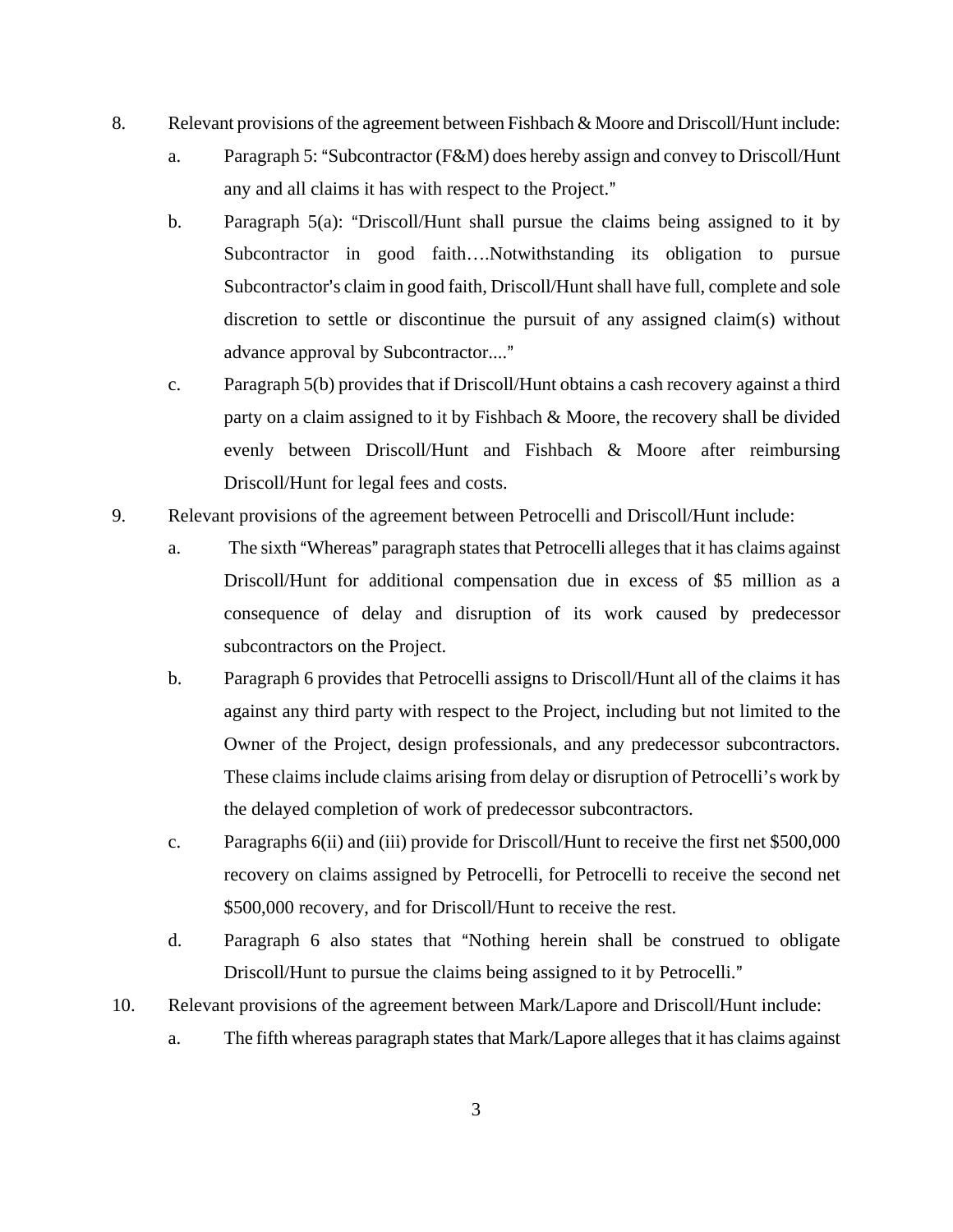Driscoll/Hunt for additional compensation due in the amount of \$145,674, as a consequence of delay and disruption of its work caused by predecessor subcontractors on the Project, and in particular caused by the failure of Carson/ DePaul/Ramos to complete its work in a timely fashion.

- b. Paragraph 6 provides that Subcontractor assigns and conveys to Driscoll/Hunt any and all claims it has with respect to the Project and that if Driscoll/Hunt pursues Mark/Lapore's claim and obtains a net recovery, then that recovery shall be allocated first to reimburse Driscoll/Hunt's legal costs and fees and the remainder to Mark/Lapore.
- c. Paragraph 6 also states that "Nothing herein shall be construed to obligate Driscoll/Hunt to pursue the claims being assigned to it by [Mark/Lapore]."
- 11. The Debtor did not enter into a contract with Fishbach & Moore, Petrocelli, or Mark/Lapore in connection with the Project.
- 12. The assigned claims of Fishbach & Moore, Petrocelli and Mark/Lapore arising out the Project are solely for economic losses for delay or disruption attributed to other subcontractors.
- 13. The Debtor was not a design professional with respect to the Project.
- 14. In *Carson/DePaul/Ramos v. Driscoll/Hunt*, 2006 WL 2009047 (Pa. Commw. Ct. 2006), Driscoll/Hunt asserted claims against Carson/DePaul/Ramos on exactly the same assigned claims of Fishbach & Moore, Petrocelli and Mark/Lapore as Driscoll/Hunt asserts against the Debtor. The Court in that case ruled that Driscoll/Hunt's claim based on assignments from Fishbach & Moore, Petrocelli and Mark/Lapore failed for at least four reasons: (1) assignors had no claim against Carson/DePaul/Ramos to assign to Driscoll/Hunt because they had no contractual (or other) relationship with Carson/DePaul/Ramos that would enable them to make claims against Carson/DePaul/Ramos; (2) assignors had no negligence claim against Carson/DePaul/Ramos since their only claimed loss is economic and Carson/DePaul/Ramos is not a design professional; (3) Driscoll/Hunt paid nothing for the assigned claim to base a claim of loss against Carson/DePaul/Ramos ("Since Driscoll/Hunt has not paid anything to [Fishbach & Moore], Petrocelli or Mark/Lapore on their assigned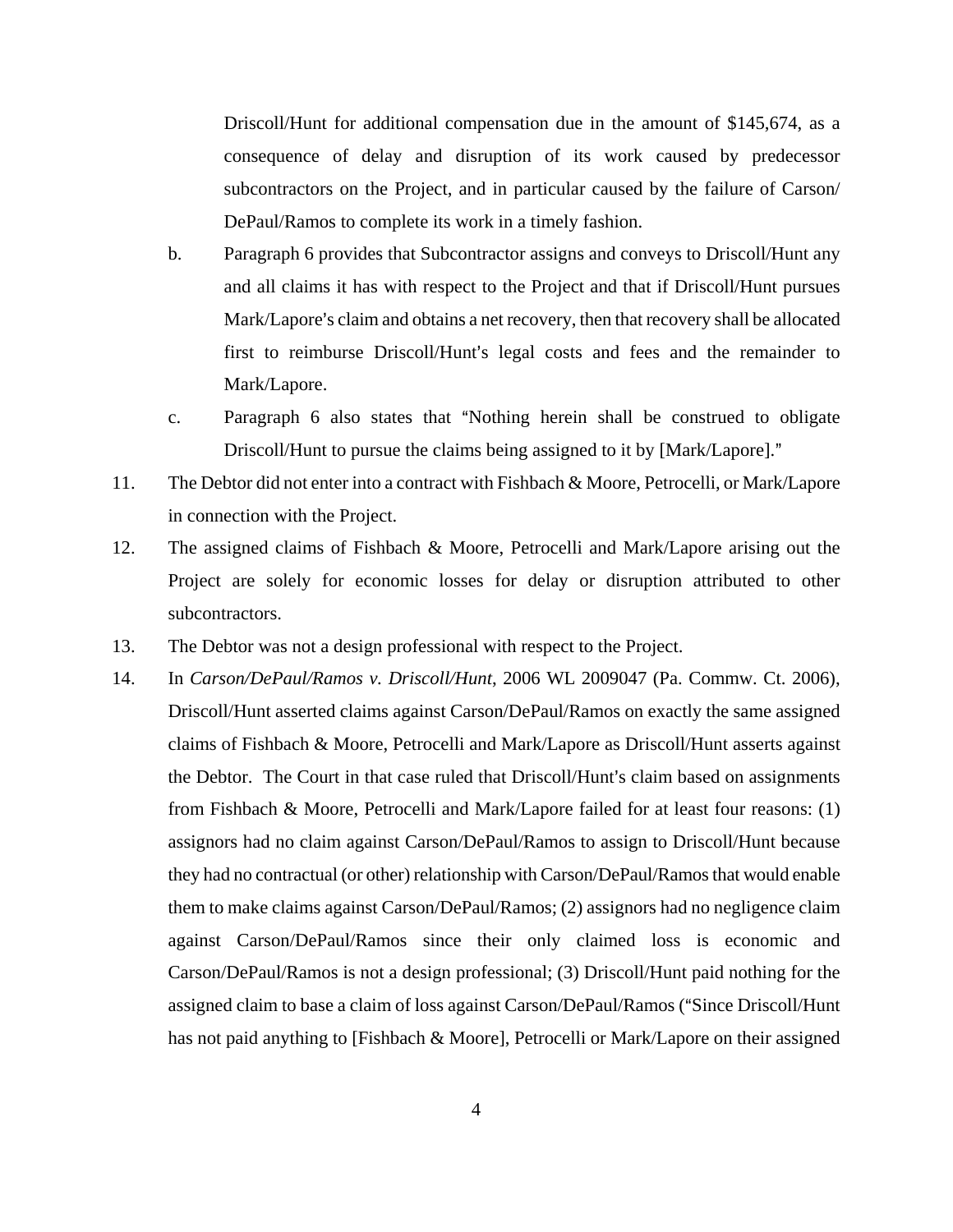delay/disruption claims, Driscoll/Hunt has not suffered a loss for which it can claim indemnification from  $[Carson/DePaul/Ramos]$ ."); (4) Driscoll/Hunt's agreements to share recovery with Fishbach & Moore and Petrocelli "skirt the edge of champerty."

15. Fishbach & Moore, Petrocelli and Mark/Lapore had no claims against the Debtor that they could assign to Driscoll/Hunt.

#### **DISCUSSION**

The Debtor contends that the portion of Driscoll/Hunt's claim attributable to the Assigned Claims (\$1,332,832.82) should be disallowed because (1) the assignments are invalid and "meaningless" because the Subcontractors never had any viable claims against the Debtor that could be assigned to Driscoll/Hunt, (2) even if the assignments are viewed as "pass-through" claims, passthrough claims are only valid against the property owner, not against other subcontractors, and (3) the agreements between the Subcontractors and Driscoll/Hunt are invalid champerty agreements because the agreements provide for Driscoll/Hunt to receive a portion of any recovery from the Debtor on the assigned claims. Before the Court discusses these arguments in detail, a short discussion of the nature of "pass-through" claims will assist in understanding why the Assigned Claims are better examined as pass-through claims and why the Assigned Claims are not valid passthrough claims.

When a subcontractor on a construction project suffers damages as a result of the owner's conduct, such as a delay in furnishing materials or designs, under general contract principles a subcontractor cannot sue the owner because there is no privity of contract – the subcontractor shares privity only with the general contractor. A "pass-through" claim is a way around that bar whereby the general contractor effectively sues the owner on behalf of the subcontractor.

Originally, there were strict limits on a general contractor's ability to assert a pass-through claim against an owner. Under the so-called "*Severin* Doctrine," a general contractor could not sue an owner for a subcontractor's damages unless the contractor had incurred an actual liability to the subcontractor.<sup>5</sup> However, the *Severin* Doctrine has been criticized as overly harsh, and subsequent decisions have severely circumscribed its holding, finding an exception "in practically every case

 <sup>5</sup> *See Severin v. United States*, 99 Ct. Cl. 435 (1943).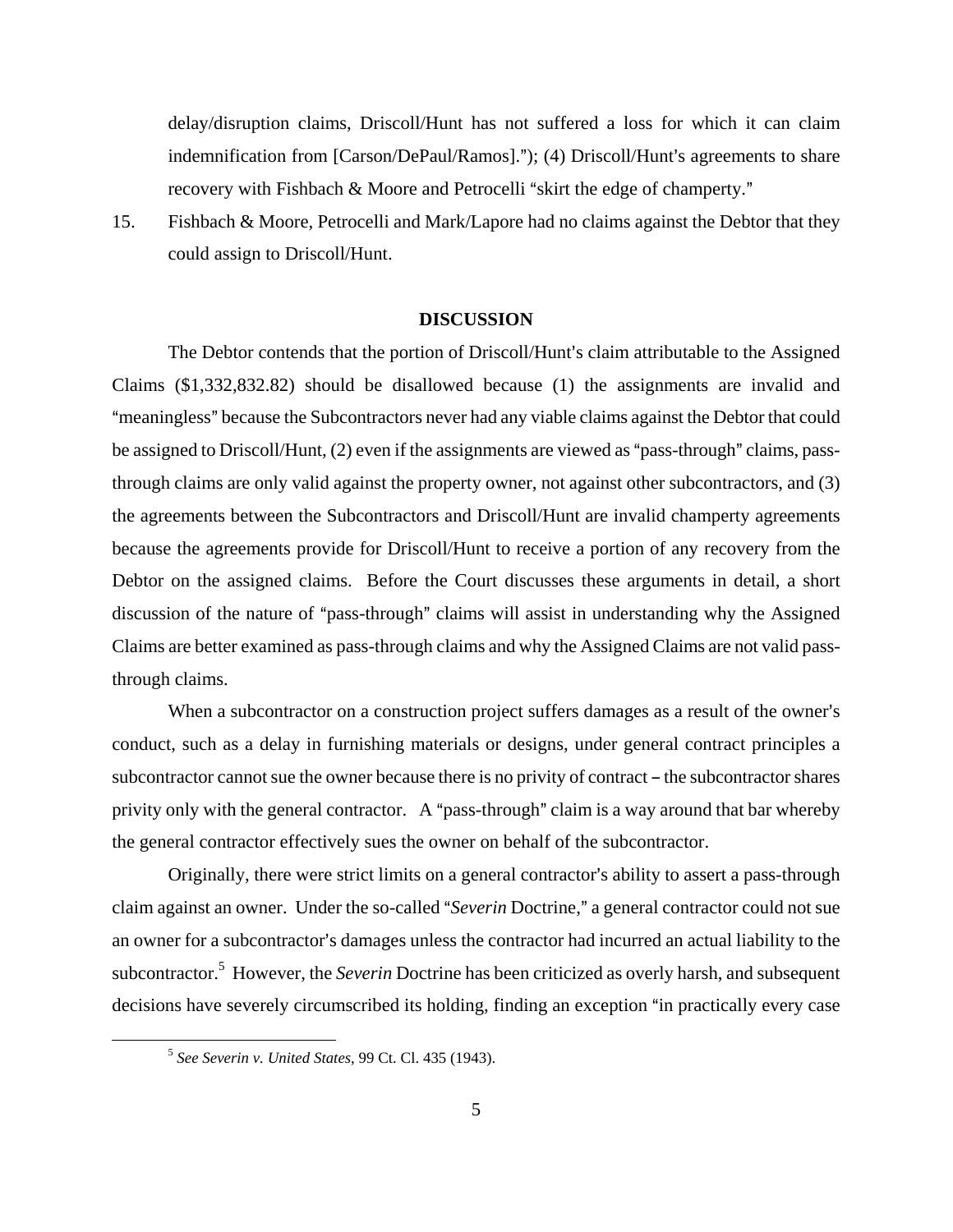where its application has been urged."<sup>6</sup> Pass-through claims can now be sustained where the only liability borne by the contractor is a contingent liability to pay over any recovery to the subcontractor.<sup>7</sup> The Court has not found, however, a case in which a contractor has successfully asserted a subcontractor's pass-through claim against another subcontractor. In fact, other than *Carson/DePaul/Ramos v. Driscoll/Hunt*, the Court has not found any cases in which a contractor has even asserted such a claim.

The Court now turns to the substance of Debtor's arguments (and Driscoll/Hunt's counterarguments).

## *The Assigned Claims are invalid as assignments*

It isn't clear why the Pennsylvania Court analyzed the Assigned Claims as assignments rather than as pass-through agreements. Perhaps Driscoll/Hunt did not convince the State court that the Assigned Claims should be analyzed as pass-through claims.<sup>8</sup> Or maybe it concluded summarily (and without explanation) that pass-through claims involve only claims against owners who are "up" the chain of privity from a subcontractor, and therefore the only way to analyze the Assigned Claims is as assignments. In this case, it doesn't matter how they are analyzed because they are invalid either way.

To the extent that the Assigned Claims are analyzed under the general principles of assignment law, though, the Pennsylvania state court's analysis in *Carson/DePaul/Ramos v. Driscoll/Hunt* is right on target. Interposing "the Debtor" for "Carson/DePaul/Ramos" is all that is necessary:

The parties' arrangement is problematic for several reasons. The first problem is that F & M, Petrocelli and Mark/Lapore had no claims against [the Debtor] that they could assign to Driscoll/Hunt. *See Hedlund Mfg. Co. v. Weiser, Stapler & Spivak*, 517 Pa. 522, 525, 539 A.2d 357, 358 (1988) ("The first matter that a court must consider when ruling upon the viability of an assigned cause of action is whether the

 <sup>6</sup> *Mitsui & Co. (U.S.A.), Inc. v. Puerto Rico Water Resources Auth.*, 528 F.Supp. 768, 781 (D. P.R. 1981). See also, Continental Illinois Nat<sup>†</sup>l Bank & Trust Co. v. U.S., 112 Ct. Cl. 563, 81 F.Supp. 596, 599 (Ct. Cl. 1949) (noting that *Severin* was ill-advised and should be overruled).

 $<sup>7</sup>$  *Id.* at 781-82 (listing cases permitting pass-through claims based on contingent liability).</sup>

 $8$  Calling them "pass-through" claims instead of "assigned claims" might have helped.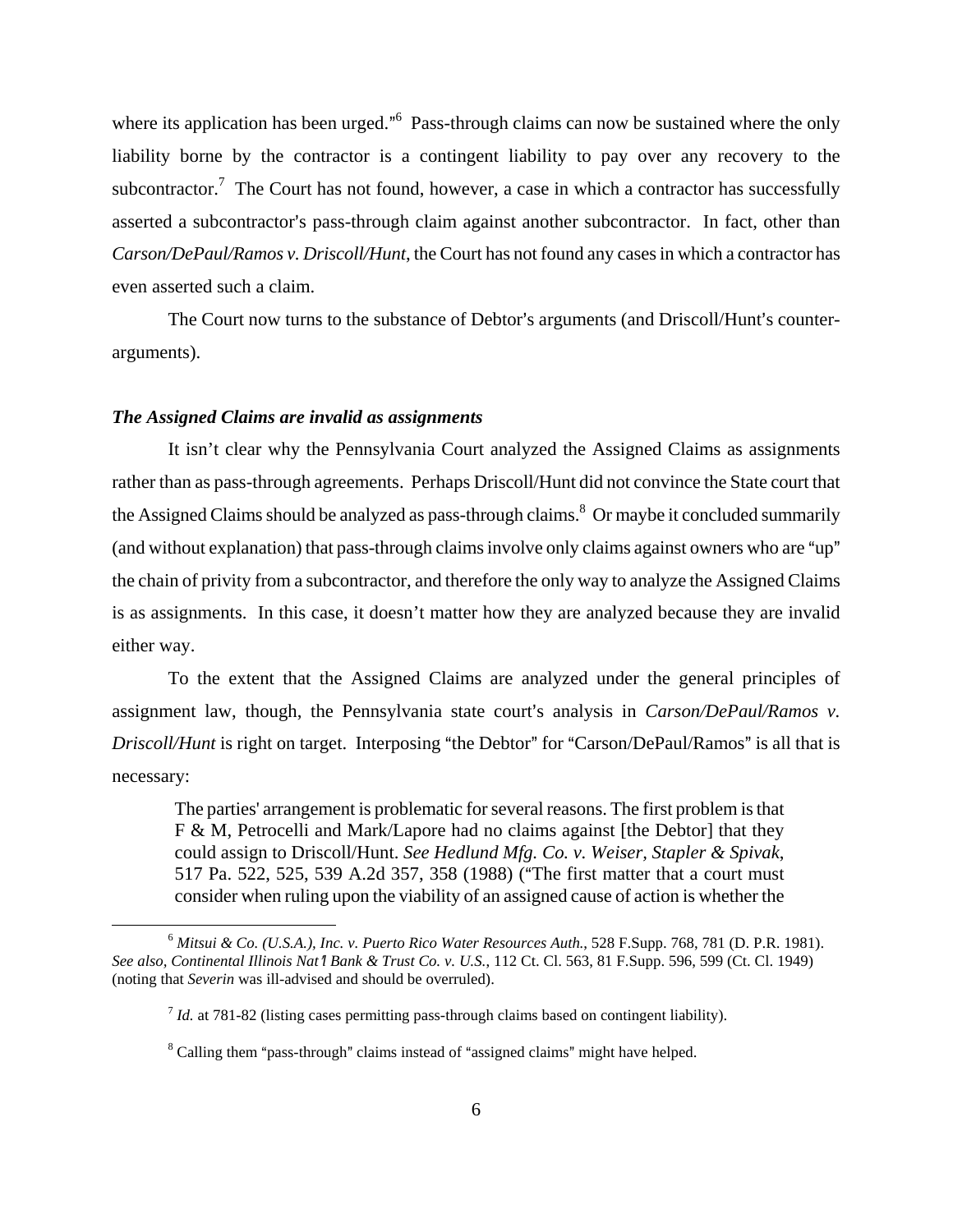assignor has a cause of action against the defendant in the case.")  $F \& M$ , Petrocelli and Mark/Lapore had no direct contractual (or other) relationship with [the Debtor] that would enable them to bring claims against [the Debtor]. The only party with whom they had a contract was Driscoll/Hunt, so Driscoll/Hunt is the only party against whom they could assert their claims for delay/disruption. As a result, all that the subcontractors have done is assign their claims against Driscoll/Hunt to Driscoll/Hunt, which assignment is meaningless.<sup>9</sup>

Driscoll/Hunt argues, and the Court agrees, that Assigned Claims should be analyzed as passthrough claims, inasmuch as none of the cases has indicated that an agreement forming the basis for a pass-through claim has to be in a certain form, and the substance and context of Driscoll/Hunt's agreements with the Subcontractors indicate that the Assigned Claims were clearly intended to be (at least a variant of) pass-through claims. But a shift in perspective doesn't increase the viability of the Assigned Claims. This Court agrees with the Pennsylvania state court's analysis and holds that the purported assignments are invalid as assignments.

# *The Assigned Claims cannot be maintained as pass-through claims*

The Assigned Claims fail as pass-through claims for the primary reason that they are not claims against an owner, who is higher up the chain of privity from the subcontractor and contractor. Rather, the Assigned Claims are subcontractor claims being asserted against a fellow subcontractor. The Court has not uncovered a single case (nor has Driscoll/Hunt presented any) recognizing a passthrough claim against anyone but an owner, and the rationale cited for the recognition of passthrough claims does not support an extension of the concept to include subcontractor-versussubcontractor claims.

The rationale cited for the recognition of pass-through claims is grounded in notions of implied contract and unjust enrichment.

The holdings [allowing claims for subcontracted work] are soundly based in reason and equity. They recognize that a direct claim by a subcontractor against [an owner] is barred by concepts of privity as well as contractual provisions such as here, and that if the contractor himself is barred from asserting those claims, the [owner]

 <sup>9</sup> *Carson/DePaul/Ramos v. Driscoll/Hunt*, 2006 WL 2009047, \*9 (Pa. Com. Pl. 2006) (citations included).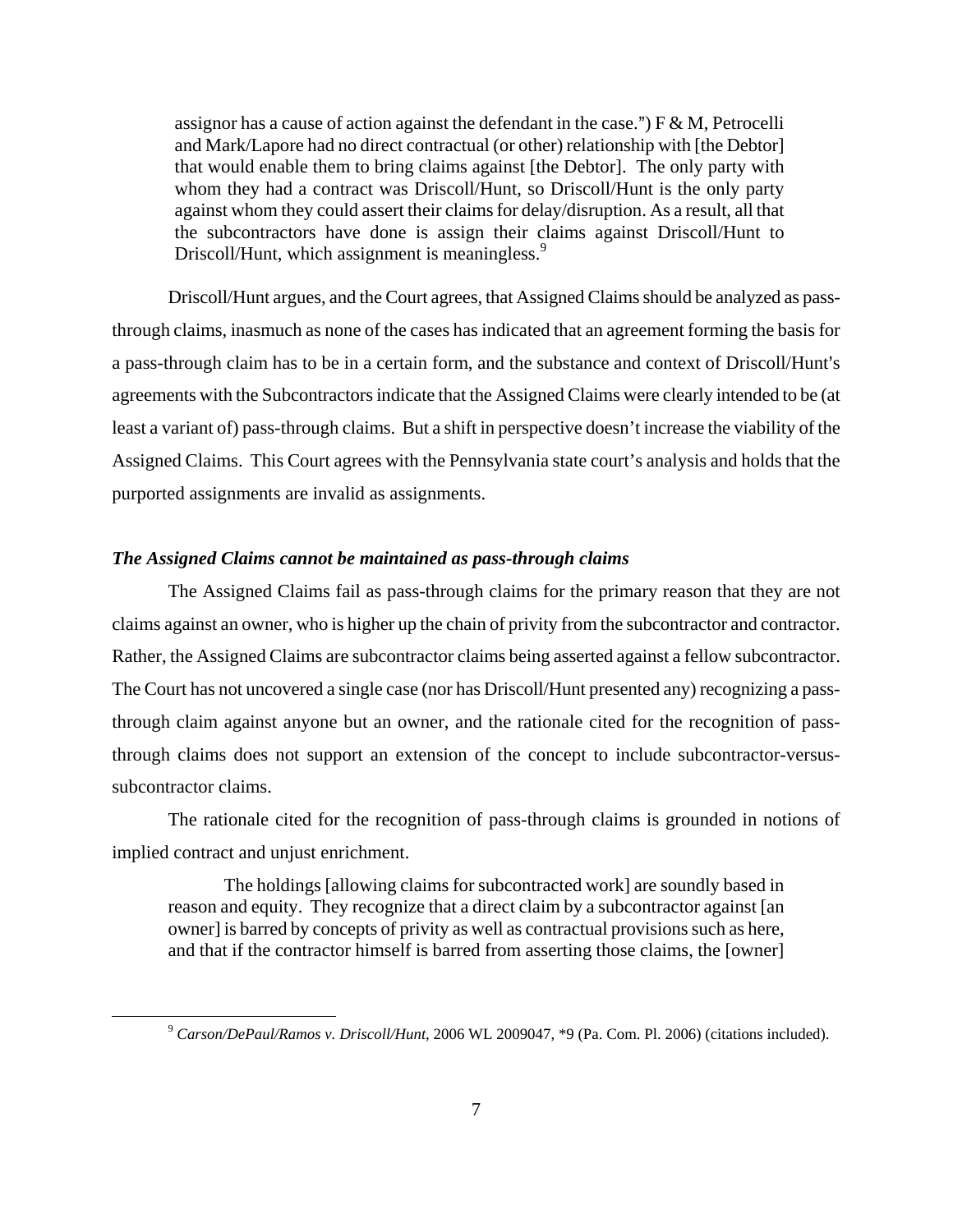would be in the extraordinary position of being responsible to no one regardless of the nature or extent of its liabilities under its contract. No proper justification exists for such a result. Rather, the principle adopted by the cases is that the [owner] should be responsible to the contractor for costs or damages resulting from the performance or breach of the contract, whether the contractor performed the work himself or sublet it to others. $10$ 

Put simply, courts recognize pass-through claims to prevent an owner from benefiting from a subcontractor's work while escaping liability from any damages inflicted on the subcontractor as a result of the owner's own delay or error. "A contractor should be allowed to recover costs from the owner regardless of whether the contractor performed the work itself or through a subcontractor. Otherwise, the owner could receive a windfall because the subcontractor lacked privity with the owner and the contractor lacked standing to sue the owner for damages suffered by the subcontractor."<sup>11</sup>

Under this rationale, the Court does not believe it is appropriate to take the unprecedented step of recognizing pass-through claims against a subcontractor such as the Debtor. There was no implied contract between the Subcontractors and the Debtor, nor did the Debtor receive the benefit of any of the Subcontractors' work – only the owner (and perhaps Phillies fans) received that benefit.

## *The Assigned Claims are void as champertous.*

An additional ground on which the portion of Driscoll/Hunt's proof of claim attributable to the assigned claims of Fishbach & Moore and Petrocelli can be disallowed is that assignment of Fishbach & Moore's and Petrocelli's claims to Driscoll/Hunt are void as champerty agreements.<sup>12</sup> The Pennsylvania state court noted that they "skirt the edge of champerty," and this Court agrees. "A champertous agreement is one in which a person having otherwise no interest in the subject matter of an action undertakes to carry on the suit at his own expense in consideration of receiving a share

 <sup>10</sup> *Id.* (quoting *Buckley & Co., Inc. v. State*, 356 A.2d 56, 73 (N.J. Super. Ct. Law Div. 1975). *See also, United States v. Blair*, 321 U.S. 730, 737-38, 64 S.Ct. 820, 88 L.Ed. 1039 (1944) (stating same in context of contracts with the United States).

<sup>&</sup>lt;sup>11</sup> Interstate Contracting Corp. v. City of Dallas, 135 S.W.3d 605, 616 (Tex. 2004).

 $12$  The agreement assigning Mark/Lapore's claim to Driscoll/Hunt is not champertous because that agreement provides that Driscoll/Hunt's entire recovery, less litigation costs, is to flow to Mark/Lapore, but the claim arising from that agreement is not viable for the other reasons stated above.